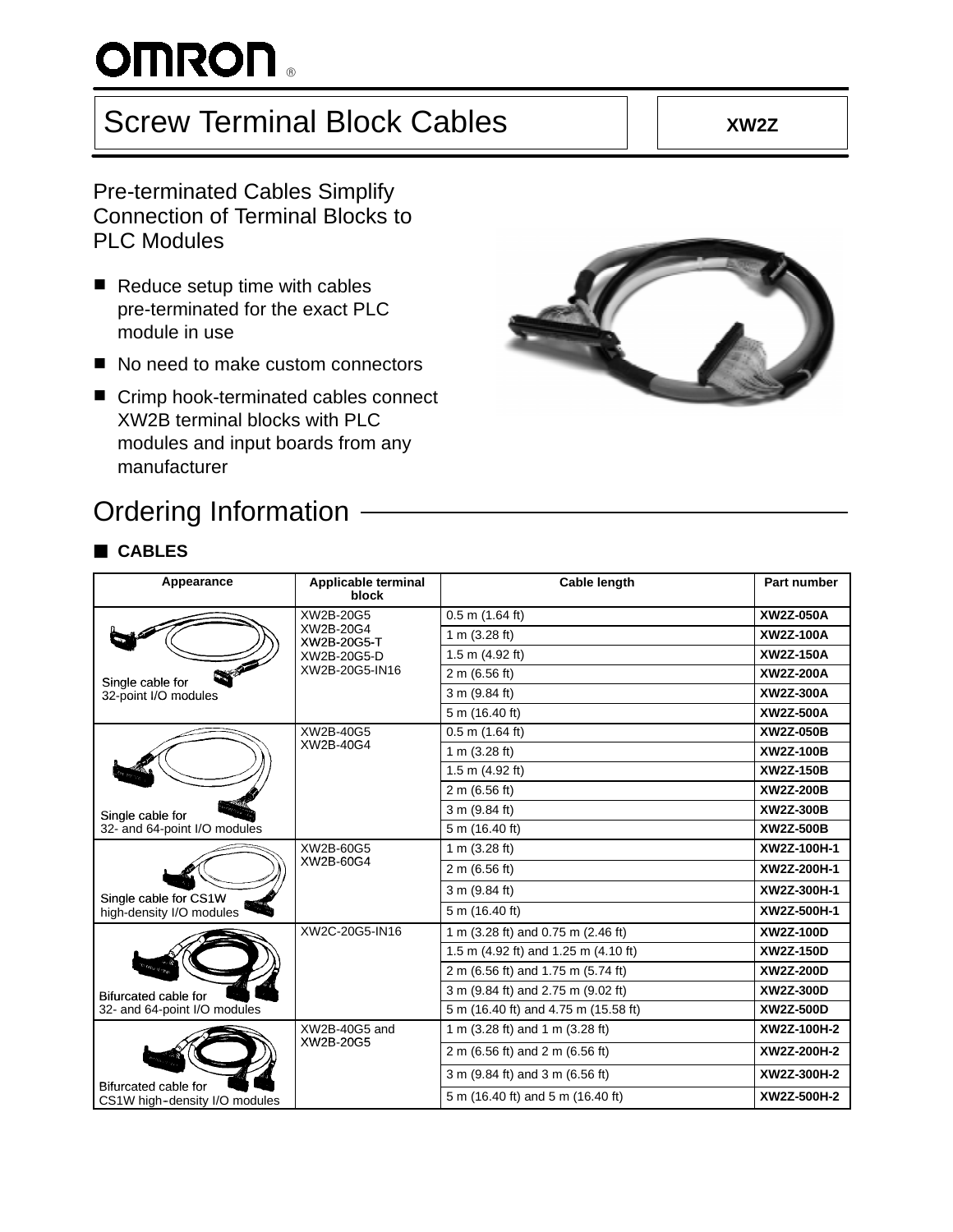#### **Cables (continued)**

| Appearance                                                | Applicable terminal<br>block | <b>Cable length</b>                                     | Part number      |
|-----------------------------------------------------------|------------------------------|---------------------------------------------------------|------------------|
|                                                           | Three XW2B-20G5              | 1 m (3.28 ft) and 0.75 m (2.45 ft) and 1 m (3.28 ft)    | XW2Z-100H-3      |
|                                                           |                              | 2 m (6.56 ft) and 1.75 m (5.74 ft) and 2 m (6.56 ft)    | XW2Z-200H-3      |
|                                                           |                              | 3 m (9.84 ft) and 2.75 m (9.02 ft) and 3 m (9.84 ft)    | XW2Z-300H-3      |
| Three-connector cable for<br>48- and 96-point I/O modules |                              | 5 m (16.40 ft) and 4.75 m (15.58 ft) and 5 m (16.40 ft) | XW2Z-500H-3      |
|                                                           | XW2B-20G5                    | 1 m $(3.28 \text{ ft})$                                 | <b>XW2Z-100F</b> |
|                                                           | XW2B-20G4                    | 1.5 m $(4.92 \text{ ft})$                               | <b>XW2Z-150F</b> |
|                                                           |                              | 2 m (6.56 ft)                                           | <b>XW2Z-200F</b> |
| Single cable terminated                                   |                              | 3 m (9.84 ft)                                           | XW2Z-300F        |
| with crimp hooks                                          |                              | 5 m (16.40 ft)                                          | <b>XW2Z-500F</b> |

# Specifications —

#### 3 **RATINGS/CHARACTERISTICS**

| <b>Item</b>                  | Rating                                                                               |
|------------------------------|--------------------------------------------------------------------------------------|
| <b>Rated current</b>         | 1 A at 20 $\degree$ C (68 $\degree$ F)                                               |
| <b>Rated voltage</b>         | 125 VAC                                                                              |
| <b>Contact resistance</b>    | 20 m $\Omega$ max. with 100 mA at 20 mV max. (See Note 1)                            |
| <b>Insulation resistance</b> | 100 M $\Omega$ min. at 500 VDC                                                       |
| <b>Dielectric strength</b>   | 500 VAC for 1 minute with a current leakage of 1 mA max. (See Note 2)                |
| <b>Enclosure rating</b>      | IP <sub>00</sub>                                                                     |
| <b>Electrical protection</b> | Class 0                                                                              |
| <b>Ambient temperature</b>   | Operating: $-25^{\circ}$ C to 80 $^{\circ}$ C ( $-13^{\circ}$ F to 176 $^{\circ}$ F) |

Note: 1. The resistance indicated is the contact resistance of the connector.

2. The voltage indicated is the dielectric strength of the connector.

#### 3 **MATERIALS/FINISH**

| <b>Item</b>    | <b>Parts</b>                        |                                                            | <b>Materials/Processing</b>          |                                                                       |
|----------------|-------------------------------------|------------------------------------------------------------|--------------------------------------|-----------------------------------------------------------------------|
| Connector      | XG4M-2030                           | Housing                                                    | Black PBT resin with glass (UL94V-0) |                                                                       |
|                | XG4M-4030<br>XG4M-6030              | Cover                                                      |                                      |                                                                       |
|                |                                     | Contact                                                    | Contact-carrying portion:            | Phosphor bronze and nickel plated<br>with $0.15$ - $\mu$ m-thick gold |
|                |                                     |                                                            | Press-fit portion:                   | Phosphor bronze and nickel plated<br>with 2.0-µm-thick tin            |
|                | XG4T-2004<br>XG4T-4004<br>XG4T-6004 | Strain relief                                              | Black PBT resin with glass (UL94V-0) |                                                                       |
|                | FCN-367J024-AU/F                    | Housing                                                    | Black PBT resin (UL94V-0)            |                                                                       |
|                | FCN-367J040-AU/F                    | Contact-carrying portion:<br>Contact<br>Press-fit portion: |                                      | Gold-plated phosphor bronze<br>Tin-plated phosphor bronze             |
|                |                                     | Screw                                                      | Nickel-plated steel                  |                                                                       |
| Cable          | UL2464 interface cable              |                                                            | Equivalent to AWG28                  |                                                                       |
| Crimp terminal | Fork-type crimp terminal            |                                                            | Equivalent to 1.25YAS3.5             |                                                                       |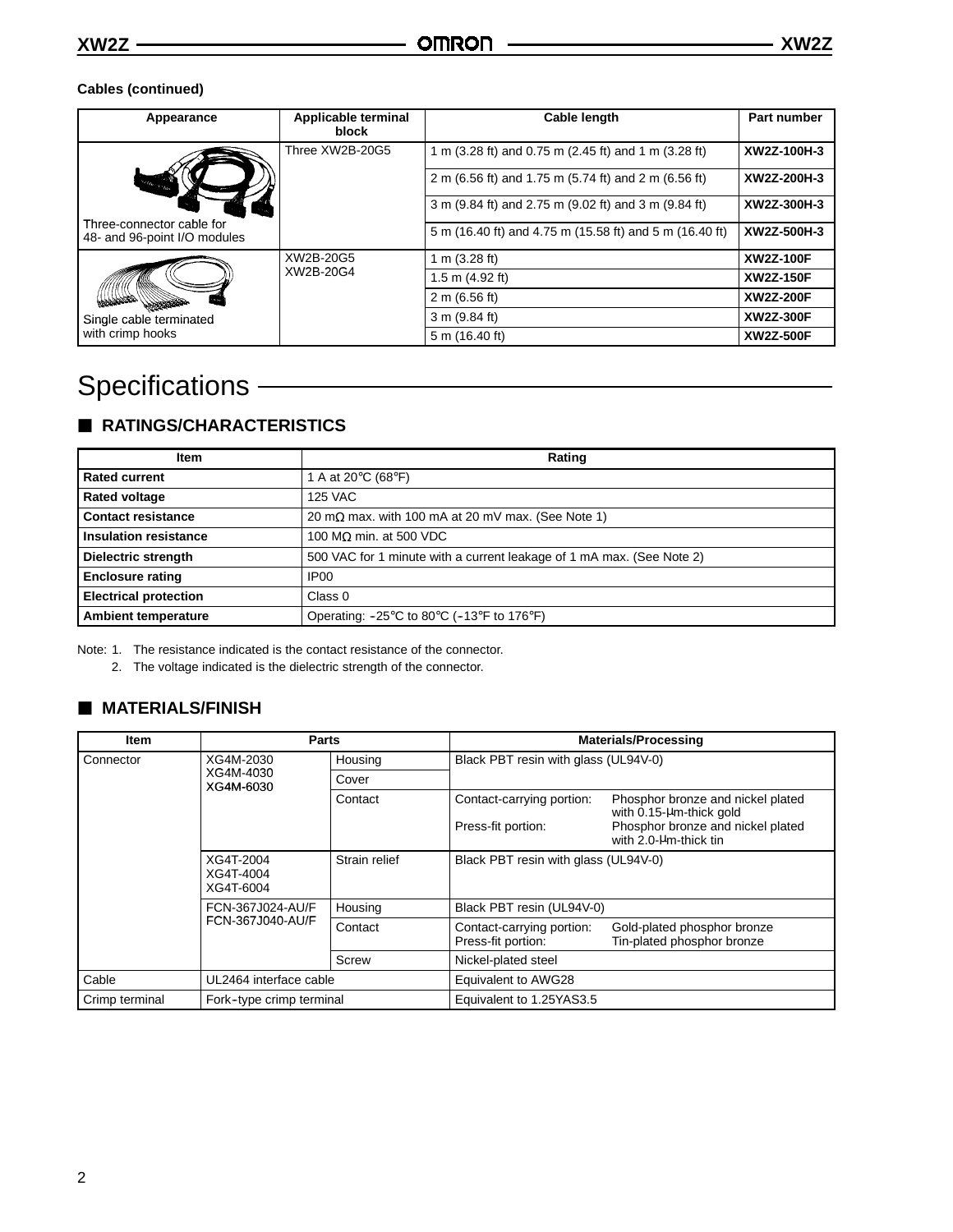# **Dimensions**

Unit: mm (inch)

#### ■ XW2Z-**<b>PRA FOR 32-POINT PLC I/O MODULES (CONNECTOR TYPE)**

The G79-□C Cable with a connector for the G7TC cannot be used for the XW2C due to a difference in wiring. The G79- $\Box$ C Cable can be used for some of the XW2B Screw Terminal Blocks, refer to the XW2B data sheet.



| Part number | Cable length L            |
|-------------|---------------------------|
| XW2Z-050A   | $0.5$ m $(1.64$ ft)       |
| XW2Z-100A   | 1 m $(3.28 \text{ ft})$   |
| XW2Z-150A   | 1.5 m $(4.92 \text{ ft})$ |
| XW2Z-200A   | 2 m (6.56 ft)             |
| XW2Z-300A   | 3 m (9.84 ft)             |
| XW2Z-500A   | 5 m (16.40 ft)            |



#### **Combinations of Omron PLC I/O Modules and Screw Terminal Blocks**

| PLC I/O module                                                                                                                                                                        | I/O points                                                                                                                                                                                                                                                                       | <b>Terminal block</b>                                | <b>Dedicated cable</b> |
|---------------------------------------------------------------------------------------------------------------------------------------------------------------------------------------|----------------------------------------------------------------------------------------------------------------------------------------------------------------------------------------------------------------------------------------------------------------------------------|------------------------------------------------------|------------------------|
| C200H-ID215<br>C200H-OD215<br>C200H-MD215<br>C200H-MD115<br>C200H-MD501<br>C200H-ID501<br>C200H-OD501<br>C500-ID218CN<br>C500-ID501CN<br>C500-OD415CN<br>C500-MD211CN<br>C500-OD501CN | 32 points input<br>32 points output<br>16 points in/16 points out<br>16 points in/16 points out<br>16 points in/16 points out<br>32 points input<br>32 points output<br>32 points input<br>32 points input<br>32 points output<br>16 points in/16 points out<br>32 points output | XW2B-20G5<br>XW2B-20G4<br>XW2B-40G5-T<br>XW2B-20G5-D | XW2Z-□□□A              |
| C200H-ID215<br>C200H-ID501<br>C500-ID218CN<br>C500-ID501CN<br>C200H-MD215<br>C200H-MD115<br>C200H-MD501<br>C500-MD211CN                                                               | 32 points input<br>32 points input<br>32 points input<br>32 points input<br>16 points in/16 points out<br>16 points in/16 points out<br>16 points in/16 points out<br>16 points in/16 points out                                                                                 | XW2C-20G5-IN16<br>(See Note 3)                       |                        |

Note: 1. The G79- $\Box$  Cable with a connector for the G7TC cannot be used for the XW2C due to a difference in wiring. The G79- $\Box$ C Cable can be used for some of the XW2B Screw Terminal Blocks, refer to the XW2B data sheet.

2. The Input or Output Modules above have two connectors, so each one can use up to two Terminal Blocks and two dedicated cables.

3. The XW2C is a dedicated Input Terminal Block. If the XW2C is connected to a PLC module that handles both input and output signals (modules with "MD" in the part number), only the input portion of the PLC module can be used.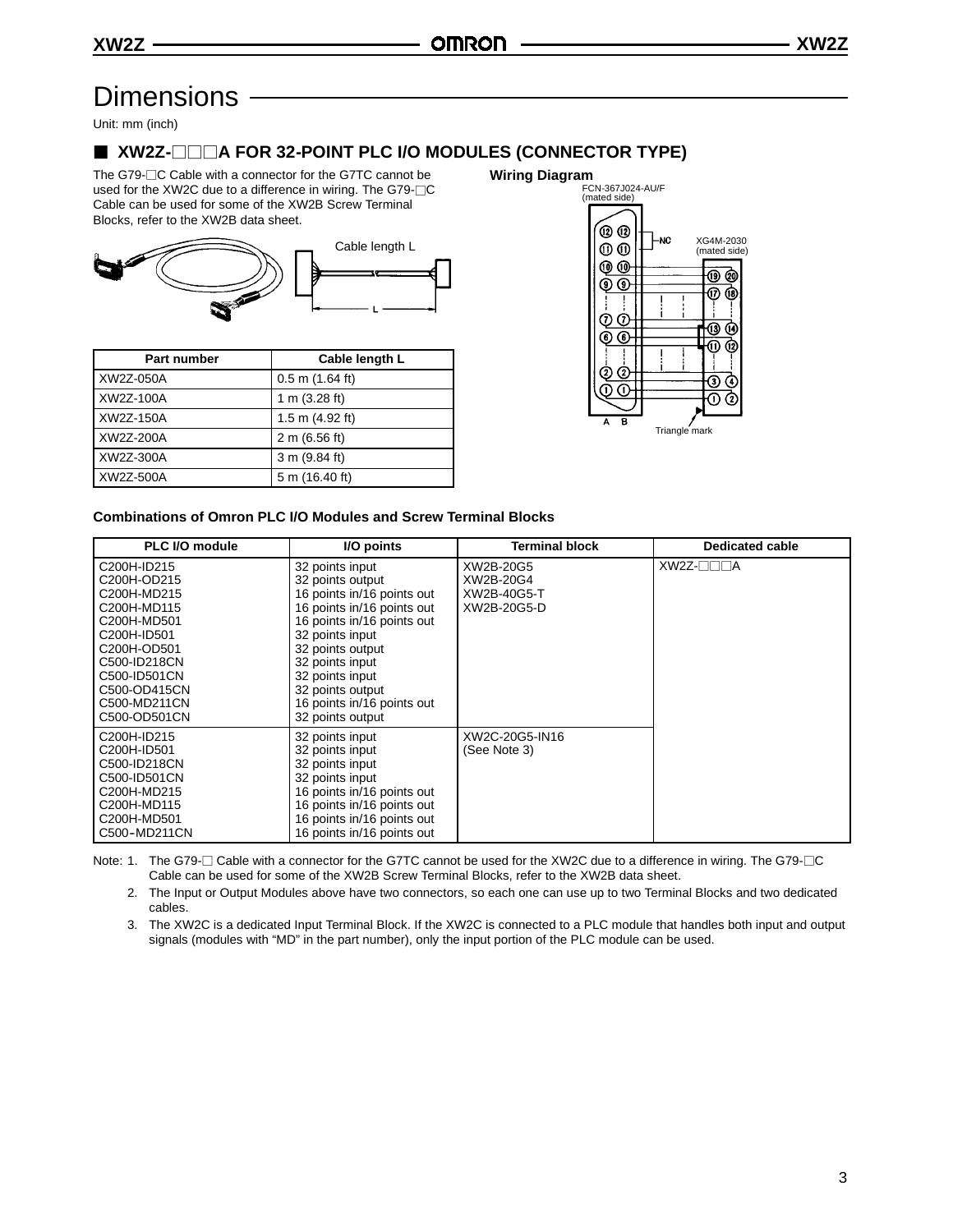Unit: mm (inch)

#### ■ XW2Z-**<b>PPP FOR 32-POINT AND 64-POINT PLC I/O MODULES (CONNECTOR TYPE)**





| <b>Part number</b> | Cable length L            |
|--------------------|---------------------------|
| XW2Z-050B          | $0.5$ m $(1.64$ ft)       |
| XW2Z-100B          | 1 m $(3.28 \text{ ft})$   |
| XW2Z-150B          | 1.5 m $(4.92 \text{ ft})$ |
| XW2Z-200B          | 2 m (6.56 ft)             |
| XW2Z-300B          | 3 m (9.84 ft)             |
| XW2Z-500B          | 5 m (16.40 ft)            |



#### **Combinations of Omron PLC I/O Modules and Screw Terminal Blocks**

| <b>PLC I/O module</b>                                                                                          | I/O points | <b>Terminal block</b>  | <b>Dedicated cable</b> |
|----------------------------------------------------------------------------------------------------------------|------------|------------------------|------------------------|
| CQM1-ID213<br>CQM1-OD213<br>C200H-ID216<br>C200H-OD218<br>C200H-OD21B                                          | 32 points  | XW2B-40G5<br>XW2B-40G4 | $XW2Z-TTTTB$           |
| C200H-ID111<br>C200H-ID217<br>C <sub>200</sub> H-OD <sub>219</sub><br>C500-ID114<br>3G2A5-ID219<br>3G2A5-OD213 | 64 points  |                        |                        |

Note: 32-point I/O modules use one Terminal Block and one dedicated cable. 64-point I/O modules use two Terminal Blocks and two dedicated cables.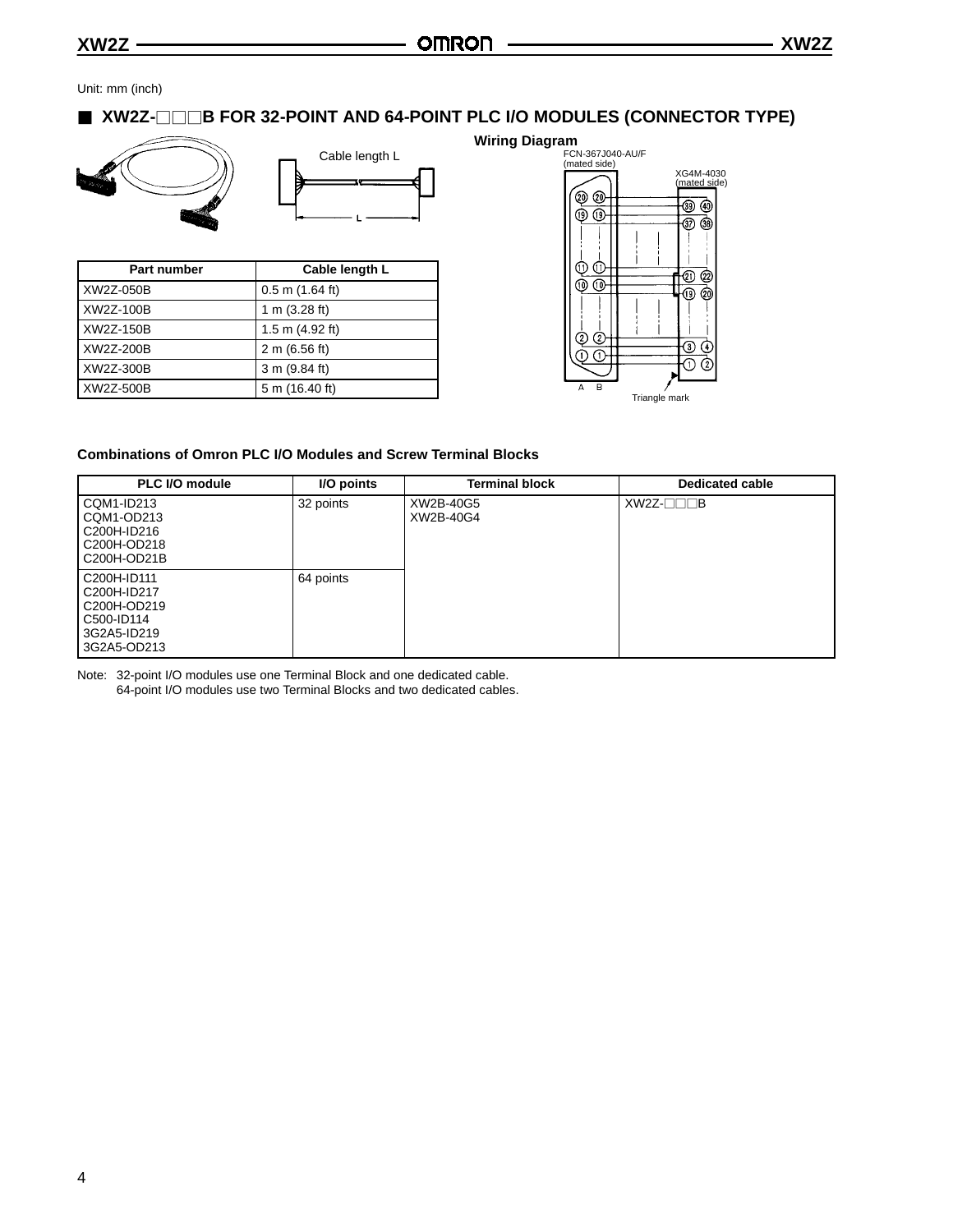#### ■ XW2Z-**<b>PPP FOR 32-POINT AND 64-POINT PLC I/O MODULES (CONNECTOR TYPE)**





#### **Part number Cable length A Cable length B** XW2Z-100D 1 m (3.28 ft) 0.75 m (2.46 ft)  $XW2Z-150D$  1.5 m (4.92 ft) 1.25 m (4.10 ft) XW2Z-200D 2 m (6.56 ft) 1.75 m (5.74 ft) XW2Z-300D 3 m (9.84 ft) 2.75 m (9.02 ft) XW2Z-500D 5 m (16.40 ft) 4.75 m (15.58 ft)

2. The G79-<sub>C</sub>C Cable for the G7TC Terminal Block cannot be used for the XW2C due to a difference in wiring.

### **Wiring Diagram**





#### **Combinations of Omron PLC I/O Modules and Screw Terminal Blocks**

| <b>PLC I/O module</b>                    | I/O points | <b>Terminal block</b>            | Dedicated cable      |
|------------------------------------------|------------|----------------------------------|----------------------|
| CQM1-ID213<br>C200H-ID216                | 32 points  | Two XW2C-20GS-IN16 input blocks  | One XW2Z-□□□D cable  |
| C200H-ID217<br>C500-ID114<br>3G2A5-ID219 | 64 points  | Four XW2C-20GS-IN16 input blocks | Two XW2Z-□□□D cables |

Note: 1. CN2 (black cable side) is wired to line A of CN1 and CN3 (yellow cable side) is wired to line B of CN1.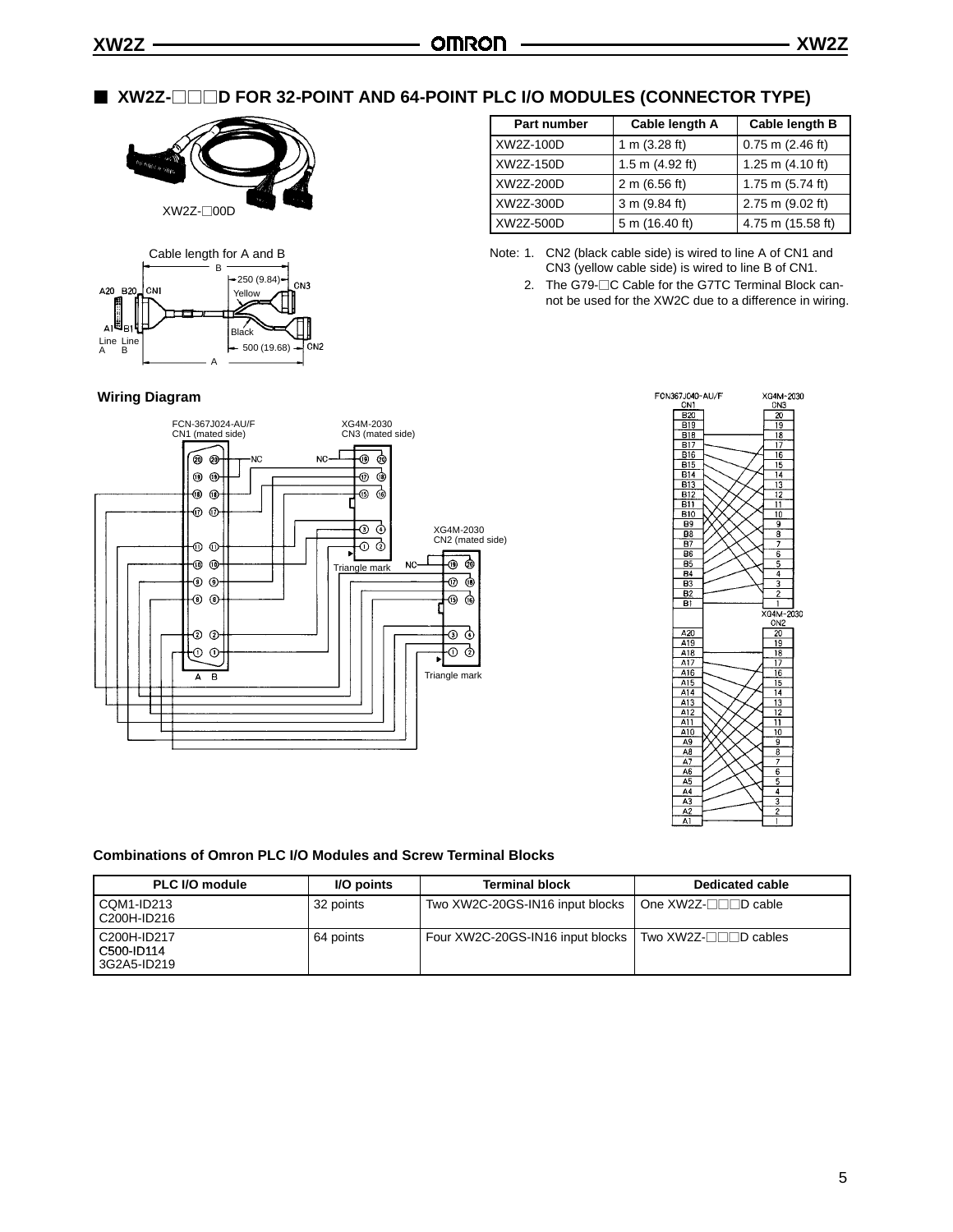Unit: mm (inch)

### ■ XW2Z-**<b>PPH-**POR 96-POINT CS1 PLC I/O MODULES (CONNECTOR TYPE)







| <b>Part number</b> | Cable length A          |  |
|--------------------|-------------------------|--|
| XW2Z-100H-1        | 1 m $(3.28 \text{ ft})$ |  |
| XW2Z-200H-1        | 2 m $(6.56$ ft)         |  |
| XW2Z-300H-1        | 3 m (9.84 ft)           |  |
| XW2Z-500H-1        | 5 m (16.40 ft)          |  |

| <b>Part number</b> | Cable length A          | Cable length B          |
|--------------------|-------------------------|-------------------------|
| XW2Z-100H-2        | 1 m $(3.28 \text{ ft})$ | 1 m $(3.28 \text{ ft})$ |
| XW2Z-200H-2        | 2 m (6.56 ft)           | 2 m $(6.56$ ft)         |
| XW2Z-300H-2        | 3 m (9.84 ft)           | 3 m (9.84 ft)           |
| XW2Z-500H-2        | 5 m (16.40 ft)          | 5 m (16.40 ft)          |

| <b>Part number</b> | <b>Cable length</b>          |                       |                                        |
|--------------------|------------------------------|-----------------------|----------------------------------------|
|                    |                              | в                     |                                        |
| XW2Z-100H-3        | 1 m $(3.28 \text{ ft})$      | $0.75$ ft (2.45 ft)   | 1 m $(3.28 \text{ ft})$                |
| XW2Z-200H-3        | 2 m (6.56 ft)                | 1.75 ft (5.74 ft)     | 2 m (6.56 ft)                          |
| XW2Z-300H-3        | 3 m (9.84 ft)                | 2.75 ft (9.02 ft)     | 3 m (9.84 ft)                          |
| XW2Z-500H-3        | 5 <sub>m</sub><br>(16.40 ft) | 4.75 ft<br>(15.58 ft) | 5 <sub>m</sub><br>$(16.40 \text{ ft})$ |

#### **Combinations of Omron PLC I/O Modules and Screw Terminal Blocks**

| <b>PLC I/O module</b>                                           | I/O points | <b>Terminal blocks</b>                                                       | <b>Dedicated cable</b> |
|-----------------------------------------------------------------|------------|------------------------------------------------------------------------------|------------------------|
| CS1W-ID291.<br>CS1W-OD291, CS1W-OD292<br>CS1W-MD291, CS1W-MD292 | 96 points  | Two XW2B-60G□ terminal blocks                                                | Two XW2Z-□□□H-1 cables |
| CS1W-ID291.<br>CS1W-OD291, CS1W-OD292<br>CS1W-MD291, CS1W-MD292 | 96 points  | Two XW2B-40G4 + XW2B-20G4 or<br>two XW2B-40G5 + XW2B-20G5<br>terminal blocks | Two XW2Z-□□□H-2 cables |
| CS1W-ID291.<br>CS1W-OD291, CS1W-OD292<br>CS1W-MD291, CS1W-MD292 | 96 points  | Six XW2B-20G4 or six XW2B-20G5<br>terminal blocks                            | Two XW2Z-□□□H-3 cables |

Note: For detailed information about connector pin-outs, refer to CS1 Operation Manual (W339), Appendix A.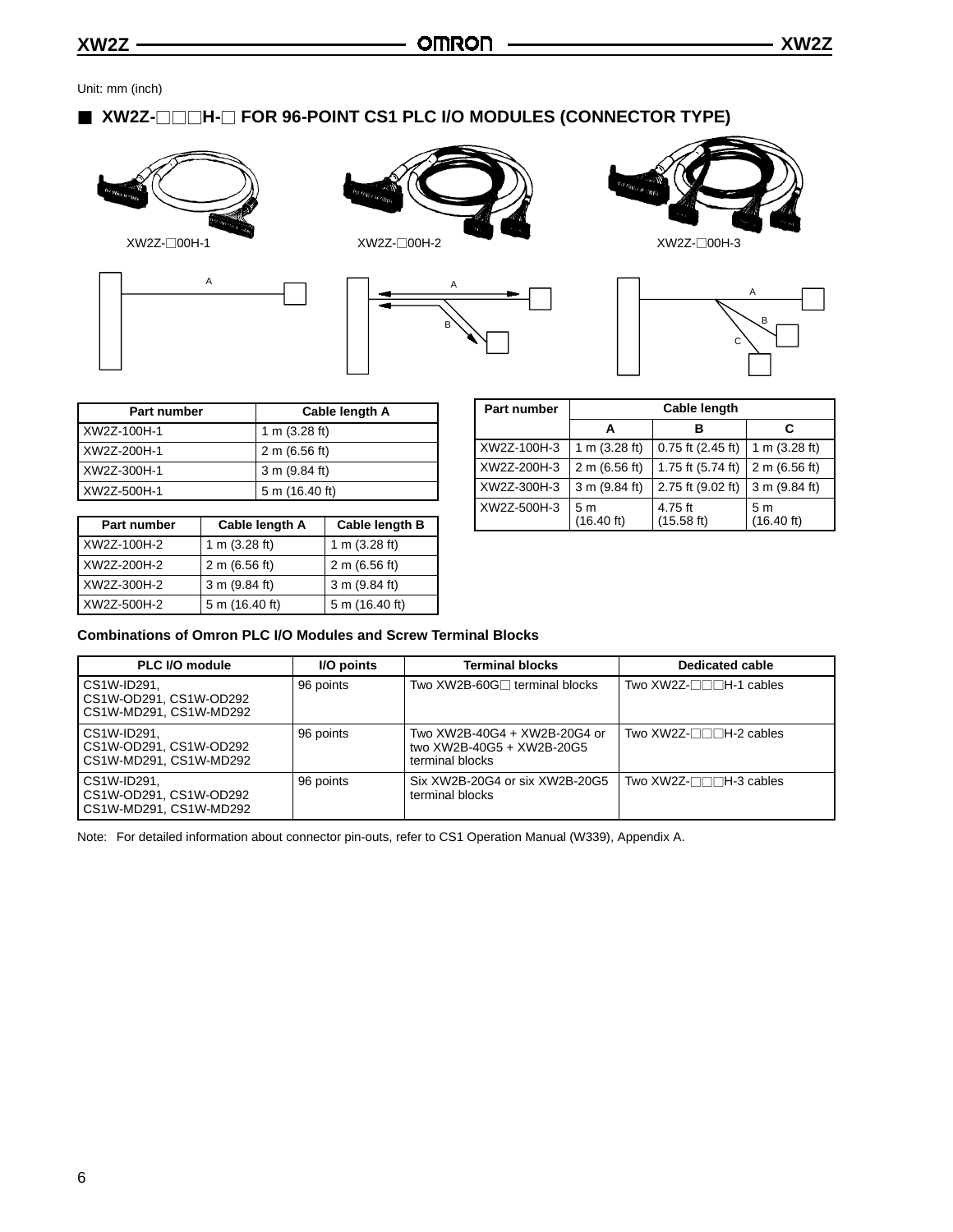### **3** XW2Z-**PPP CABLE WITH CRIMP TERMINALS (20 POLES)**





#### **Wiring Diagram**



| Part number | Cable length L            |
|-------------|---------------------------|
| XW2Z-100F   | 1 m $(3.28 \text{ ft})$   |
| XW2Z-150F   | 1.5 m $(4.92 \text{ ft})$ |
| XW2Z-200F   | 2 m (6.56 ft)             |
| XW2Z-300F   | 3 m (9.84 ft)             |
| XW2Z-500F   | 5 m (16.40 ft)            |

#### **Combinations of Omron PLC I/O Modules and Screw Terminal Blocks**

| PLC I/O module                                                                                                                   | <b>Terminal block</b> | Dedicated cable |
|----------------------------------------------------------------------------------------------------------------------------------|-----------------------|-----------------|
| Use any I/O module with a terminal block<br>from Omron or another manufacturer, or an   XW2B-20G4<br>I I/O board for a computer. | XW2B-20G5             | $XW2Z-TTTTF$    |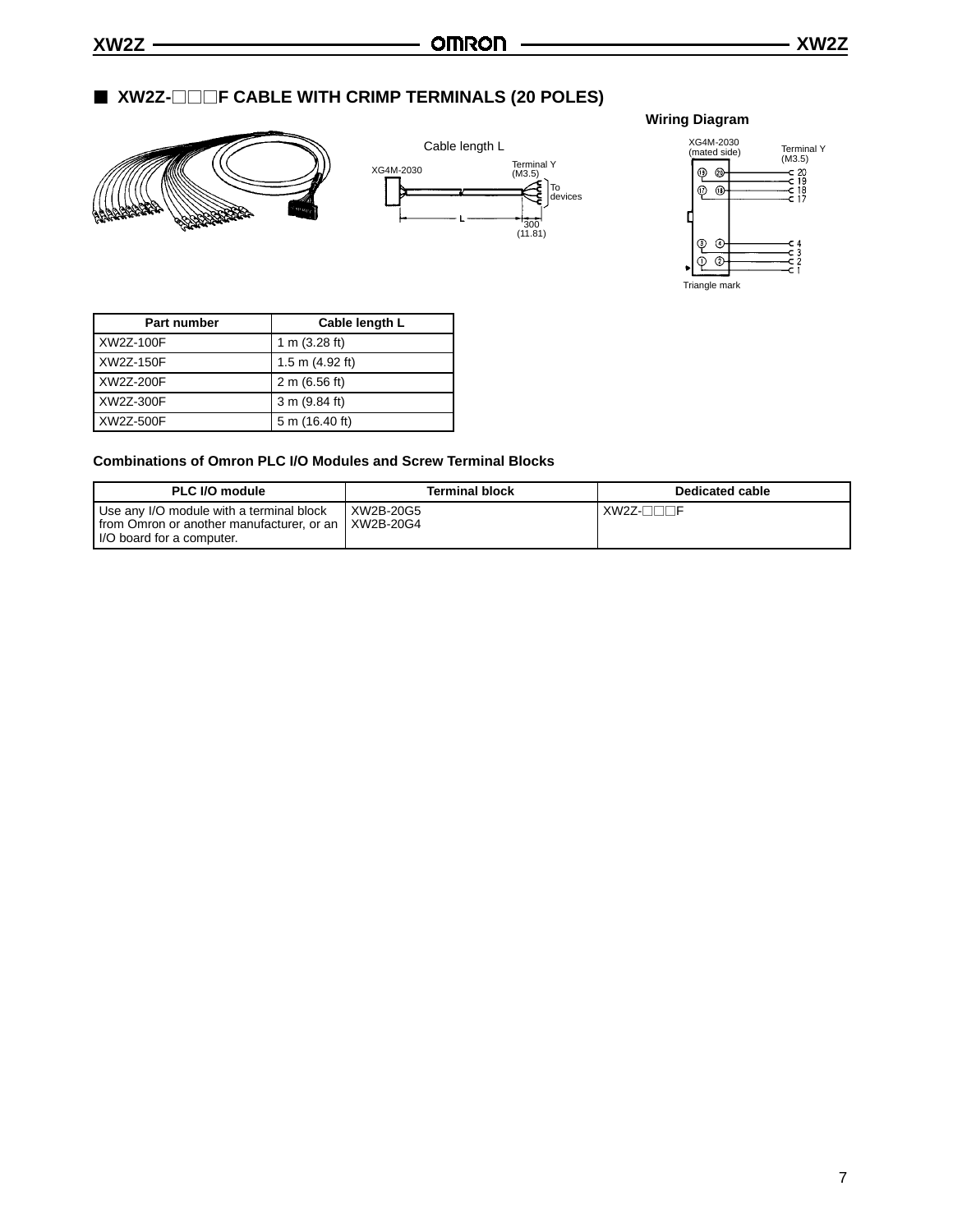# Installation -

#### 3 **CONNECTIONS BETWEEN OMRON'S I/O MODULES AND SCREW TERMINAL BLOCKS**

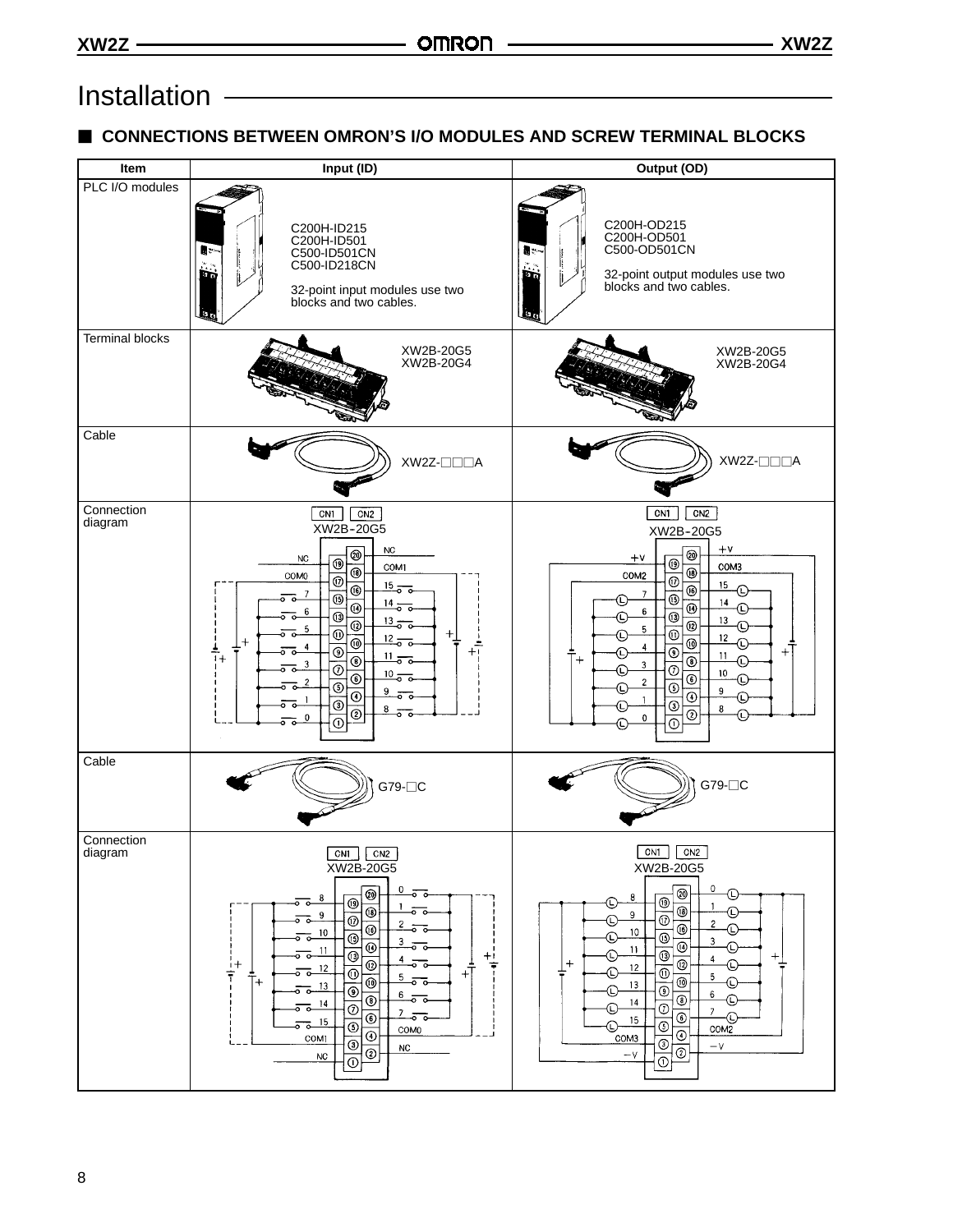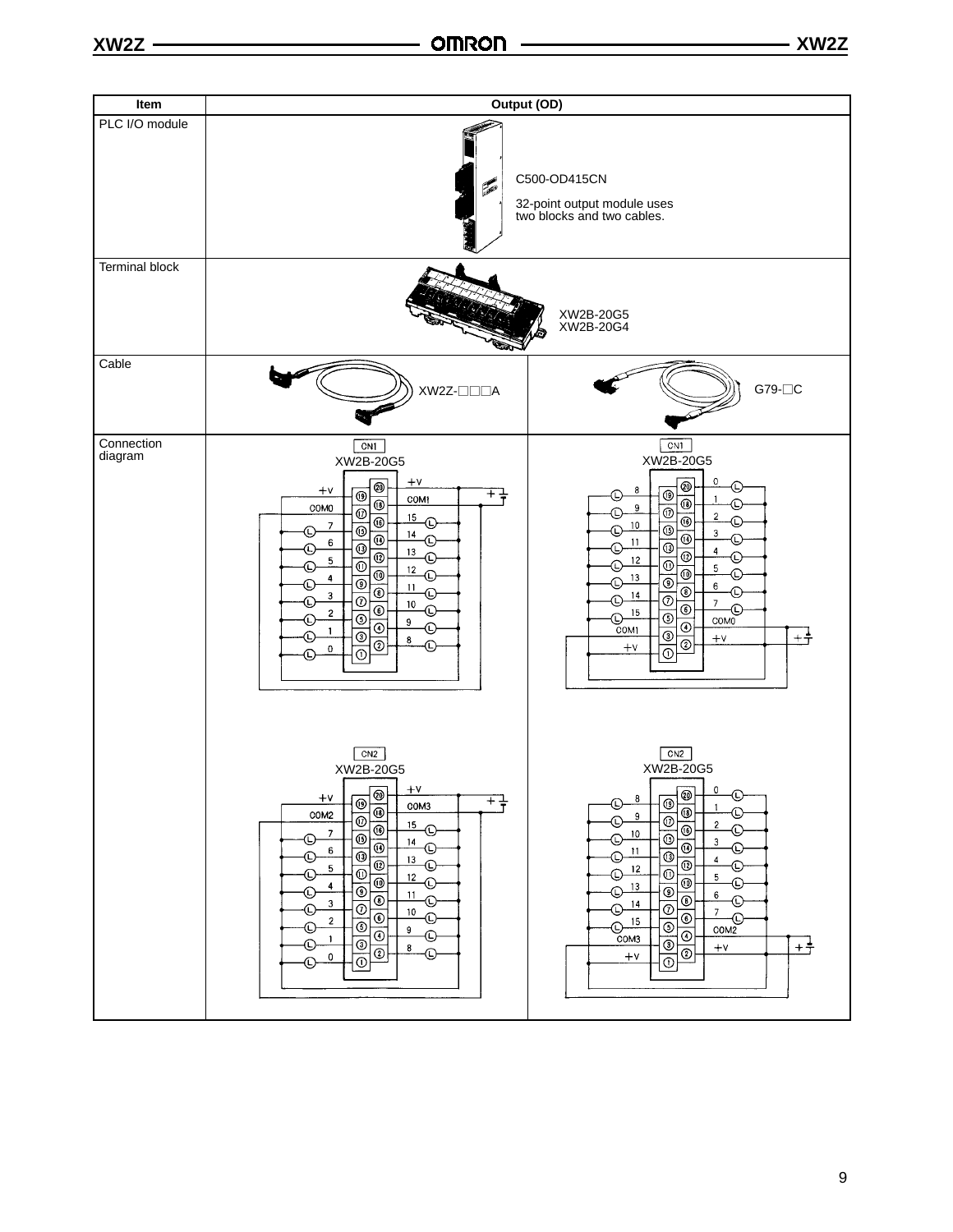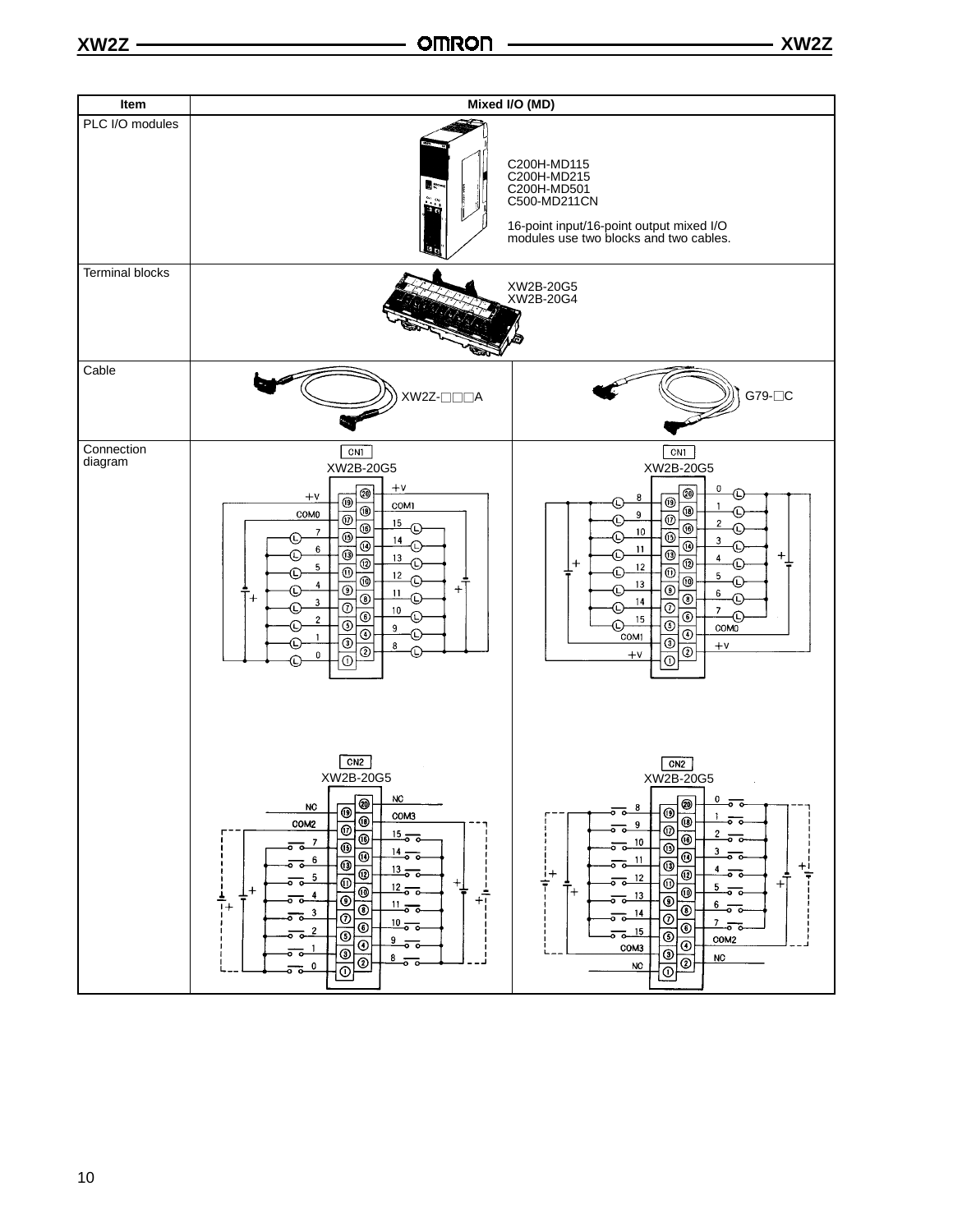**XW2Z XW2Z**

| Item                  | Group 2 High-density Input/Output                                                                                                                                                                                                                                                                                                                                                                                                                                                                                                                                                                                                                                                                                                                                                                                                                                                                                                                                                                           |  |  |  |
|-----------------------|-------------------------------------------------------------------------------------------------------------------------------------------------------------------------------------------------------------------------------------------------------------------------------------------------------------------------------------------------------------------------------------------------------------------------------------------------------------------------------------------------------------------------------------------------------------------------------------------------------------------------------------------------------------------------------------------------------------------------------------------------------------------------------------------------------------------------------------------------------------------------------------------------------------------------------------------------------------------------------------------------------------|--|--|--|
| PLC I/O module        | CQM1-ID213<br>32-point Use one terminal block and one cable.<br>32-point Use one terminal block and one cable.<br>C200H-ID216<br>C200H-ID111<br>64-point Use two terminal blocks and two cables.<br>64-point Use two terminal blocks and two cables.<br>C200H-ID217<br>64-point Use two terminal blocks and two cables.<br>C500-ID114<br>3G2A5-ID219<br>64-point Use two terminal blocks and two cables.<br>CQM1-OD213<br>32-point Use one terminal block and one cable.<br>C200H-OD218<br>32-point Use one terminal block and one cable.<br>C200H-OD219<br>64-point Use two terminal blocks and two cables.                                                                                                                                                                                                                                                                                                                                                                                                |  |  |  |
| <b>Terminal block</b> | XW2B-40G5<br>XW2B-40G4                                                                                                                                                                                                                                                                                                                                                                                                                                                                                                                                                                                                                                                                                                                                                                                                                                                                                                                                                                                      |  |  |  |
| Cable                 | XW2Z-□□□B                                                                                                                                                                                                                                                                                                                                                                                                                                                                                                                                                                                                                                                                                                                                                                                                                                                                                                                                                                                                   |  |  |  |
| Connection<br>diagram | $CN2$ )<br>CN1<br>XW2B-40G5<br>$\Pi(\mathbb{N})$<br>$I(\mathbb{I})$<br>NC<br>$\circledast$<br><b>NC</b><br>◉<br><b>NC</b><br>$\overline{\circ}$<br>NC<br>®<br>COM<br>⊛<br>COM<br>$\overline{\circ}$<br>$\frac{15}{200}$<br>$\overline{\circ}$<br>15<br>$\overline{\circ}$<br>14<br>®<br>14<br>$\overline{\circ}$<br>$\frac{13}{50}$<br>◉<br>◉<br>12<br>◉<br>12<br>$\overline{\circ}$<br>11<br>⊛<br>$\overline{11}$<br>$\overline{\circ}$<br>10<br>⊛<br>10<br>◙<br>$\overline{\circ}$<br>≂<br>9<br>$\overline{\circ}$<br>8<br>⊚<br>≂<br>8<br>$\overline{\circ}$<br>್<br>COM<br>$^{\circ}$<br>COM<br>$\overline{\circ}$<br>7<br>$\overline{\circ}$<br>7<br>$\overline{\circ}$<br>6<br>$^{\circ}$<br>6<br>$\overline{\circ}$<br>5<br>$^{\circ}$<br>5<br>$\overline{\odot}$<br>$\ddot{}$<br>$\overline{\circ}$<br>4<br>$\overline{\circ}$<br>$+$<br>$\circledast$<br>3<br>$\odot$<br>◉<br>$\overline{\circ}$<br>$\overline{\odot}$<br>$\overline{\circ}$<br>0<br>$\overline{②}$<br>ភ<br>0<br>$\odot$<br>$\circ$ |  |  |  |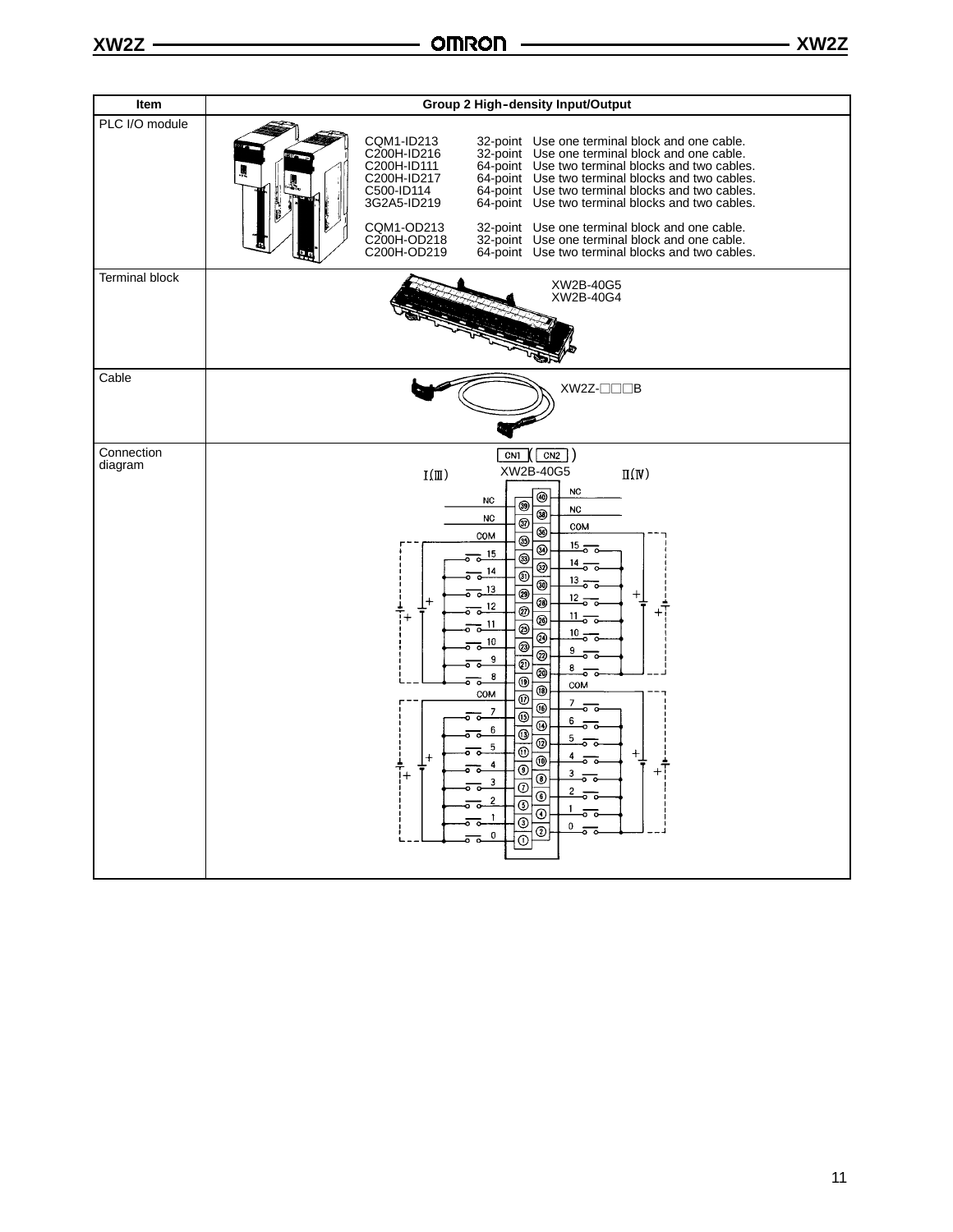| Item                  | High-density I/O<br>1:1 Connection                                                                                                                                                                                                            |
|-----------------------|-----------------------------------------------------------------------------------------------------------------------------------------------------------------------------------------------------------------------------------------------|
| PLC I/O module        | CS1W-ID29<br>CS1W-OD29<br>CS1W-MD29<br>Use two terminal blocks and two cables.                                                                                                                                                                |
| <b>Terminal block</b> | One XW2B-60G5 or<br>one XW2B-60G4 per cable                                                                                                                                                                                                   |
| Cable                 | XW2Z-□□□H-1                                                                                                                                                                                                                                   |
| Connection            | XW2B-60G□<br>Non [CN2]<br>N+1ch (CN2)<br>N+2ch (CN2)<br><b>COM</b><br>NO NO NO<br>з<br>9,<br>cal ar<br>63<br>5.<br>ĠŚ.<br>27<br>35<br>23<br>39<br>43 46 47<br>37<br>46<br><b>GBQQBQB</b><br>2<br>$\frac{1}{2}$<br>20<br>ØЯ<br>12<br>13.<br>34 |

| <b>Item</b>           | 1:2 Connection<br>High-density I/O                                                                                                                                                                                                                                                                                         |
|-----------------------|----------------------------------------------------------------------------------------------------------------------------------------------------------------------------------------------------------------------------------------------------------------------------------------------------------------------------|
| PLC I/O module        | CS1W-ID29□<br>CS1W-OD29□<br>CS1W-MD29□<br>Use two 40-point and two 20-point<br>terminal blocks and two cables.                                                                                                                                                                                                             |
| <b>Terminal block</b> | XW2B-40G5 + XW2B-20G5 blocks or<br>XW2B-40G4 + XW2B-20G4 blocks<br>per cable                                                                                                                                                                                                                                               |
| Cable                 | XW2Z-□□□H-2                                                                                                                                                                                                                                                                                                                |
| Connection            | XW2B-40G□<br>XW2B-20G□<br>+1ch (CN2)<br>N+3eh (CNS)<br>7 CDM MC<br><b>GOM NO</b><br>COM NG<br>(3) (6) (7)<br>13<br>Ö<br>Űŝ,<br>南南<br>图面面<br>39<br> 26 <br>27.<br>39<br>37<br>9.<br>13<br>6<br>í8.<br>12.<br>26<br>Эđ<br>ÓΦ.<br>(28)<br>2.<br>$\left( \mathbf{B}\right)$<br>4<br>6<br>חוז<br>12<br>10.<br>12.<br>11.<br>-18 |

Note: For detailed information about connector pin-outs, refer to CS1 Operation Manual (W339), Appendix A.